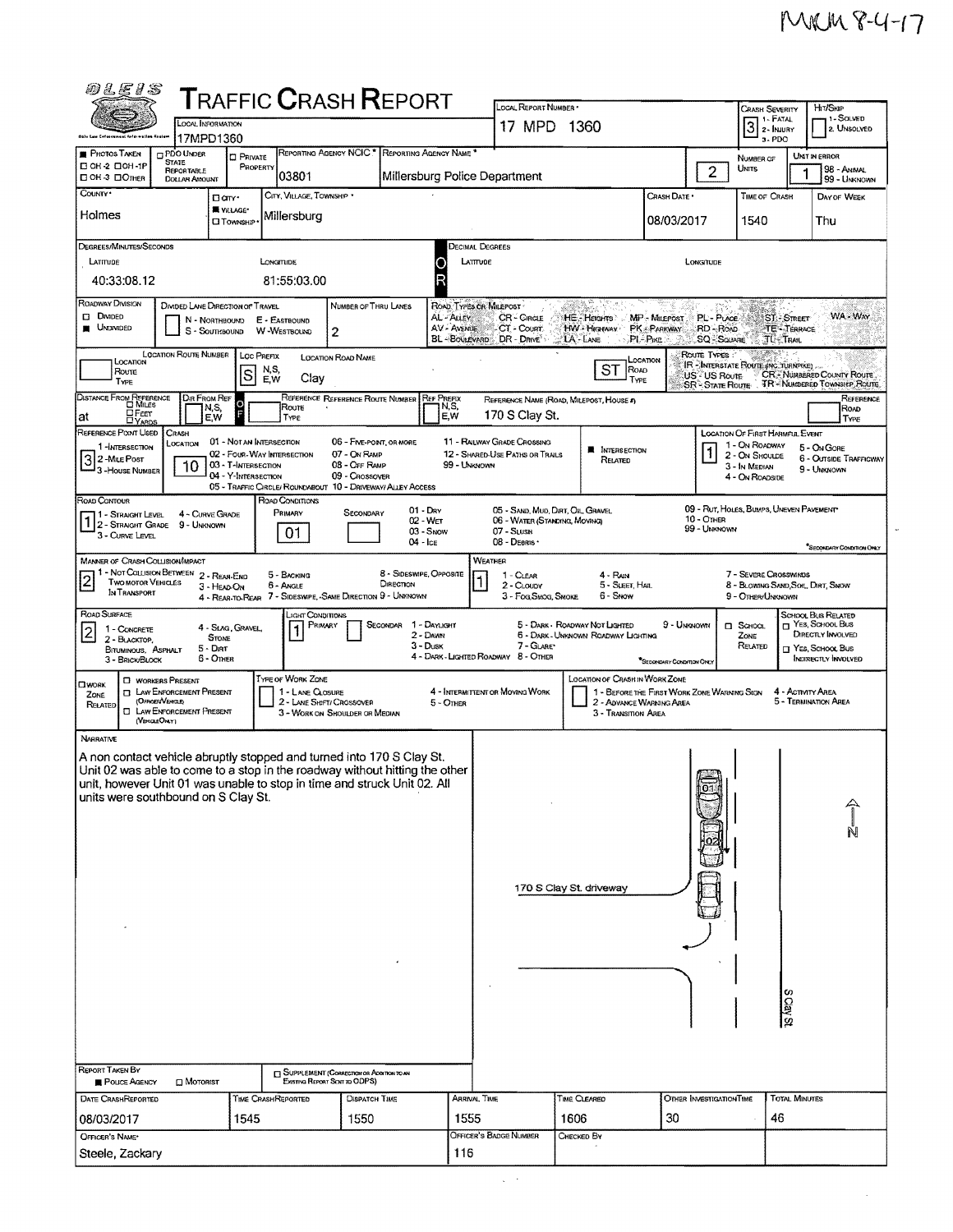|                                                                                                                                                                                      |                       |                                                                                         |                                                          |                                                                      |                                                                                                                       |                                                                                                                                                                                                                                                  |                                               |                                                                                            |                                       |                                                   | LOCAL REPORT NUMBER                                                                                        | 17 MPD 1360                                                                     |                                      |                                                                                                                              |  |  |  |
|--------------------------------------------------------------------------------------------------------------------------------------------------------------------------------------|-----------------------|-----------------------------------------------------------------------------------------|----------------------------------------------------------|----------------------------------------------------------------------|-----------------------------------------------------------------------------------------------------------------------|--------------------------------------------------------------------------------------------------------------------------------------------------------------------------------------------------------------------------------------------------|-----------------------------------------------|--------------------------------------------------------------------------------------------|---------------------------------------|---------------------------------------------------|------------------------------------------------------------------------------------------------------------|---------------------------------------------------------------------------------|--------------------------------------|------------------------------------------------------------------------------------------------------------------------------|--|--|--|
| <b>UMT NUMBER</b>                                                                                                                                                                    |                       |                                                                                         |                                                          | OWNER NAME: LAST, FIRST, MIDDLE ( CI SAME AS DRIVER )                |                                                                                                                       |                                                                                                                                                                                                                                                  |                                               |                                                                                            |                                       | OWNER PHONE NUMBER                                |                                                                                                            | <b>DAMAGE SCALE</b>                                                             |                                      | DAMAGE AREA                                                                                                                  |  |  |  |
|                                                                                                                                                                                      |                       | Wolph. Daniel. J                                                                        |                                                          |                                                                      |                                                                                                                       |                                                                                                                                                                                                                                                  |                                               |                                                                                            | 419-346-7191                          |                                                   |                                                                                                            | $\overline{2}$                                                                  |                                      | FRONT                                                                                                                        |  |  |  |
| OWNER ADDRESS: CITY, STATE, ZIP                                                                                                                                                      |                       |                                                                                         | <b>CISAME AS DRIVER</b> )                                |                                                                      |                                                                                                                       |                                                                                                                                                                                                                                                  |                                               |                                                                                            |                                       |                                                   |                                                                                                            | 1 - NONE                                                                        |                                      | о                                                                                                                            |  |  |  |
| 1817 SR 83 Unit 368, Millersburg, OH, 44654                                                                                                                                          |                       |                                                                                         |                                                          |                                                                      |                                                                                                                       |                                                                                                                                                                                                                                                  |                                               |                                                                                            |                                       |                                                   |                                                                                                            |                                                                                 |                                      |                                                                                                                              |  |  |  |
| LP STATE LICENSE PLATE NUMBER                                                                                                                                                        |                       |                                                                                         |                                                          |                                                                      |                                                                                                                       | <b>VEHICLE IDENTIFICATION NUMBER</b>                                                                                                                                                                                                             |                                               |                                                                                            |                                       |                                                   | # Occupants                                                                                                | 2 - Minon                                                                       |                                      |                                                                                                                              |  |  |  |
| OH                                                                                                                                                                                   | FQD1900               |                                                                                         |                                                          |                                                                      |                                                                                                                       | 1ZVBP8AMXD5231742                                                                                                                                                                                                                                |                                               |                                                                                            |                                       |                                                   | 1                                                                                                          | α<br>α                                                                          |                                      |                                                                                                                              |  |  |  |
| <b>VEHICLE YEAR</b><br>2013                                                                                                                                                          | Ford                  | <b>VEHICLE MAKE</b>                                                                     |                                                          |                                                                      |                                                                                                                       | <b>VEHICLE MODEL</b><br>Mustang                                                                                                                                                                                                                  |                                               |                                                                                            | <b>VEHICLE COLOR</b><br>GRN           |                                                   |                                                                                                            | 4 - DISABLING                                                                   |                                      |                                                                                                                              |  |  |  |
| Proof of<br>$\blacksquare$<br>INSURANCE                                                                                                                                              |                       | INSURANCE COMPANY                                                                       |                                                          |                                                                      | <b>POLICY NUMBER</b><br>Towed By                                                                                      |                                                                                                                                                                                                                                                  |                                               |                                                                                            |                                       |                                                   |                                                                                                            | 9 - UNKNOWN                                                                     | σ<br>Έ<br>۵                          |                                                                                                                              |  |  |  |
| Shown                                                                                                                                                                                | AAA                   |                                                                                         |                                                          |                                                                      |                                                                                                                       | OHSS-104024972                                                                                                                                                                                                                                   |                                               |                                                                                            |                                       |                                                   |                                                                                                            |                                                                                 |                                      | RCA                                                                                                                          |  |  |  |
| CARRIER NAME, ADDRESS, CITY, STATE, ZIP                                                                                                                                              |                       |                                                                                         |                                                          |                                                                      |                                                                                                                       |                                                                                                                                                                                                                                                  |                                               |                                                                                            |                                       |                                                   |                                                                                                            |                                                                                 |                                      | <b>CARRIER PHONE</b>                                                                                                         |  |  |  |
| US DOT                                                                                                                                                                               |                       | VEHICLE WEIGHT GVWR/GCWR                                                                |                                                          |                                                                      |                                                                                                                       | CARGO BODY TYPE<br>01 - No CARGO BODY TYPE/NOT APPLICABL 09 - POLE                                                                                                                                                                               |                                               |                                                                                            |                                       |                                                   | <b>TRAFFICWAY DESCRIPTION</b>                                                                              |                                                                                 |                                      |                                                                                                                              |  |  |  |
| HM PLACARD ID NO.                                                                                                                                                                    |                       |                                                                                         | 2 - 10,001 To 26,000 K LBS<br>3 - MORE THAN 26,000K LBS. | 1 - LESS THAN OR EQUAL TO 10K LBS                                    | 01                                                                                                                    | 02 - Bus/Van (9-15 Seats, Inc Driver)<br>03 - Bus (16+ SEATS, INC DRIVER)                                                                                                                                                                        |                                               | 10 - CARGO TANK<br>11 - FLAT BED                                                           |                                       |                                                   |                                                                                                            | 1 - Two-Way, Not Divided                                                        |                                      | 2 - Two-Way, Not Divided, Continuous LEFT TURN LANE                                                                          |  |  |  |
|                                                                                                                                                                                      |                       |                                                                                         |                                                          |                                                                      |                                                                                                                       | 04 - VEHICLE TOWING ANOTHER VEHICLE<br>05 - Logging                                                                                                                                                                                              |                                               | 12 - Dume<br><b>13 - CONCRETE MIXER</b>                                                    |                                       |                                                   |                                                                                                            | 4 - Two-WAY, DIVIDED, POSITIVE MEDIANBARRIER                                    |                                      | 3 - Two-WAY, DIVIDED, UNPROTECTED (PAINTED OR GRASS >4FT.) MEDIA                                                             |  |  |  |
|                                                                                                                                                                                      | <b>HM CLASS</b>       | $\Box$ Related                                                                          | <b>HAZARDOUS MATERIAL</b>                                |                                                                      |                                                                                                                       | 06 - INTERMODAL CONTAINER CHASIS<br>07 - CARGO VAN ENCLOSED BOX                                                                                                                                                                                  | 14 - Auto Transporter<br>15 - GARBAGE /REFUSE |                                                                                            |                                       | 5 - ONE-WAY TRAFFICWAY<br><b>D</b> Hr / Skip UNIT |                                                                                                            |                                                                                 |                                      |                                                                                                                              |  |  |  |
|                                                                                                                                                                                      | <b>NUMBER</b>         | NON-MOTORIST LOCATION PRIOR TO IMPACT                                                   |                                                          | TYPE OF USE                                                          | <b>UNIT TYPE</b>                                                                                                      | 08 - GRAIN, CHIPS, GRAVEL                                                                                                                                                                                                                        |                                               | 99 - OTHER/UNKNOWN                                                                         |                                       |                                                   |                                                                                                            |                                                                                 |                                      |                                                                                                                              |  |  |  |
|                                                                                                                                                                                      |                       | 01 - INTERSECTION - MARKED CROSSWAL<br>02 - INTERSECTION - NO CROSSWALK                 |                                                          | 1                                                                    |                                                                                                                       | 03                                                                                                                                                                                                                                               |                                               |                                                                                            |                                       |                                                   |                                                                                                            |                                                                                 |                                      | PASSENGER VEHICLES (LESS THAN PPASSENGERS MED/HEAVY TRUCKS OR COMBO UNITS > 10K LBS BUS/VAN/LIMO(9 OR MORE INCLUDING DRIVER) |  |  |  |
|                                                                                                                                                                                      |                       | 03 - INTERSECTION OTHER<br>04 - MIDBLOCK - MARKED CROSSWALK                             |                                                          | 1 - PERSONAL                                                         |                                                                                                                       | 01 - Sub-COMPACT<br>02 - COMPACT<br>99 - UNKNOWN .03 - Min Size                                                                                                                                                                                  |                                               |                                                                                            |                                       | 14 - SINGLE UNIT TRUCK: 3+ AXLES                  |                                                                                                            |                                                                                 |                                      | 13 - SINGLE UNIT TRUCK OR VAN 2AXLE, 6 TIRES 21 - BUS/VAN (9-15 SEATS, INC DRIVER)<br>22 - Bus (16+ Seats, Ing Draver)       |  |  |  |
|                                                                                                                                                                                      | 06 - BICYCLE LANE     | 05 - TRAVEL LANE - OTHER LOCATION                                                       |                                                          | 2 - COMMERCIAL<br>3 - GOVERNMENT                                     | OR HIT/SKIP<br>04 - FULL SIZE<br>05 - Minivan                                                                         |                                                                                                                                                                                                                                                  |                                               |                                                                                            |                                       |                                                   | NON-MOTORIST<br>15 - SINGLE UNIT TRUCK / TRAILER<br>23 - ANIMAL WITH RIDER<br>16 - TRUCK/TRACTOR (BOBTAIL) |                                                                                 |                                      |                                                                                                                              |  |  |  |
|                                                                                                                                                                                      | 08 - Sidewalk         | 07 - Shoulder/Roadside                                                                  |                                                          |                                                                      | 17 - TRACTOR/SEMI-TRAILER<br>06 - Sport Utility Vehicle<br>18 - TRACTOR/DOUBLE<br>07 - PICKUP<br>19 - Tractor/Triples |                                                                                                                                                                                                                                                  |                                               |                                                                                            |                                       |                                                   | 24 - ANIMAL WITH BUGGY, WAGON, SURREY<br>25 - BICYCLE/PEDACYCLIST<br>26 - PEDESTRIAN SKATER                |                                                                                 |                                      |                                                                                                                              |  |  |  |
|                                                                                                                                                                                      | 10 - DRIVE WAY ACCESS | 09 - MEDIAN CROSSING ISLAND<br>11 - SHARED-USE PATH OR TRAIL                            |                                                          | <b>DIN EMERGENCY</b><br>RESPONSE                                     |                                                                                                                       | 08 - VAN<br>20 - OTHER MEDIHEAVY VEHICLE<br>09 - MOTORCYCLE                                                                                                                                                                                      |                                               |                                                                                            |                                       |                                                   |                                                                                                            |                                                                                 | 27 - OTHER NON-MOTORIST              |                                                                                                                              |  |  |  |
|                                                                                                                                                                                      | 99 - Oner/UNKNOWN     | 12 - NON-TRAFFICWAY AREA                                                                |                                                          |                                                                      |                                                                                                                       | 10 - MOTORIZED BICYCLE<br>11 - SNOWMOBILE/ATV<br>12 - OTHER PASSENGER VEHICLE                                                                                                                                                                    |                                               |                                                                                            |                                       | HASHM PLACARD                                     |                                                                                                            |                                                                                 |                                      |                                                                                                                              |  |  |  |
| SPECIAL FUNCTION 01 - NONE                                                                                                                                                           | 02 - TAXI             |                                                                                         |                                                          | 09 - AMBULANCE<br>$10 -$ Fire                                        |                                                                                                                       | 17 - FARM VEHICLE                                                                                                                                                                                                                                |                                               | Most Damaged Area                                                                          |                                       |                                                   |                                                                                                            |                                                                                 |                                      | Астом                                                                                                                        |  |  |  |
| 01                                                                                                                                                                                   |                       | 03 - RENTAL TRUCK (OVER 10K LBS)<br>04 - Bus - SCHOOL (PUBLIC OR PRIVATE) 12 - MILITARY |                                                          | 11 - HIGHWAY/MAINTENANCE                                             | 18 - FARM EQUIPMENT<br>01 - NONE<br>02<br>19 Мотовноме<br>02 - CENTER FRONT<br>20 - Gour Cart<br>03 - Right Front     |                                                                                                                                                                                                                                                  |                                               |                                                                                            |                                       | 08 - LEFT SIDE<br>09 - LEFT FRONT                 | 10 - TOP AND WINDOWS                                                                                       |                                                                                 | 99 - UNKNOWN                         | 1 - NON-CONTACT<br>3<br>2 - NON-COLLISION                                                                                    |  |  |  |
|                                                                                                                                                                                      |                       | 05 - Bus - Transit<br>06 - Bus - CHARTER                                                |                                                          | 13 - Pouce<br>14 - Pusuc Unury                                       |                                                                                                                       | $21 -$ Train<br>22 - OTHER (EXPLANANT MARRAITIVE)                                                                                                                                                                                                |                                               | MPACT ARE 04 - RIGHT SIDE<br>05 - Right Rear                                               |                                       |                                                   | 11 - UNDERGARRIAGE<br>12 - LOAD/TRAILER                                                                    |                                                                                 |                                      | 3 - STRIKING<br>4 - STRUCK<br>5 - Striking/Struck                                                                            |  |  |  |
|                                                                                                                                                                                      |                       | 07 - Bus - SHUTTLE<br>08 - Bus - Other                                                  |                                                          | 15 - OTHER GOVERNMENT<br>16 - CONSTRUCTION EQIP.                     |                                                                                                                       |                                                                                                                                                                                                                                                  | 02                                            | 06 - REAR CENTER<br>07 - Left Rear                                                         |                                       | 14 - OTHER                                        | 13 - TOTAL (ALL AREAS)                                                                                     |                                                                                 |                                      | 9 - UNKNOWN                                                                                                                  |  |  |  |
| PRE-CRASH ACTIONS                                                                                                                                                                    |                       |                                                                                         |                                                          |                                                                      |                                                                                                                       |                                                                                                                                                                                                                                                  |                                               |                                                                                            |                                       |                                                   |                                                                                                            |                                                                                 |                                      |                                                                                                                              |  |  |  |
| 01                                                                                                                                                                                   |                       | MOTORIST<br>01 - STRAIGHT AHEAD                                                         |                                                          | 07 - MAKING U-TURN                                                   |                                                                                                                       | 13 - Negotiating a Curve                                                                                                                                                                                                                         |                                               | NON-MOTORIST                                                                               |                                       | 15 - ENTERING OR CROSSING SPECIFIED LOCATIO       |                                                                                                            |                                                                                 |                                      | 21 - OTHER NON-MOTORIST ACTION                                                                                               |  |  |  |
| 99 - UNKNOWN                                                                                                                                                                         |                       | 02 - BACKING<br>03 - CHANGING LANES                                                     |                                                          | 08 - ENTERING TRAFFIC LANE<br>09 - LEAVING TRAFFIC LANE              |                                                                                                                       | 14 - OTHER MOTORIST ACTIO                                                                                                                                                                                                                        |                                               |                                                                                            | 17 - WORKING                          | 16 - WALKING, RUNNING, JOGGING, PLAYING, CYCLING  |                                                                                                            |                                                                                 |                                      |                                                                                                                              |  |  |  |
|                                                                                                                                                                                      |                       | 04 - OVERTAKING/PASSING<br>05 - MAKING RIGHT TURN<br>06 - MAKING LEFT TURN              |                                                          | 10 - PARKED<br>11 - SLOWING OR STOPPED IN TRAFFIC<br>12 - DRIVERLESS |                                                                                                                       |                                                                                                                                                                                                                                                  |                                               |                                                                                            | 18 - PUSHING VEHICLE<br>20 - STANDING | 19 - APPROACHING OR LEAVING VEHICLE               |                                                                                                            |                                                                                 |                                      |                                                                                                                              |  |  |  |
| CONTRIBUTING CIRCUMSTANCE                                                                                                                                                            |                       |                                                                                         |                                                          |                                                                      |                                                                                                                       |                                                                                                                                                                                                                                                  |                                               |                                                                                            |                                       |                                                   |                                                                                                            | VEHICLE DEFECTS                                                                 |                                      |                                                                                                                              |  |  |  |
| PRIMARY                                                                                                                                                                              |                       | MOTORIST<br>01 - NONE                                                                   |                                                          | 11 - IMPROPER BACKING                                                |                                                                                                                       |                                                                                                                                                                                                                                                  | Non-Motorist<br>22 - Nove                     |                                                                                            |                                       |                                                   |                                                                                                            |                                                                                 | 01 - Turn Signals<br>02 - HEAD LAMPS |                                                                                                                              |  |  |  |
| 09                                                                                                                                                                                   |                       | 02 - FAILURE TO YIELD<br>03 - RAN RED LIGHT<br>04 - RAN STOP SIGN                       |                                                          |                                                                      |                                                                                                                       | 12 - IMPROPER START FROM PARKED POSITION<br>13 - Stopped or Parked Illegally                                                                                                                                                                     |                                               | 23 - IMPROPER CROSSING<br>24 - DARTING                                                     |                                       |                                                   |                                                                                                            |                                                                                 |                                      | 03 - TAIL LAMPS<br>04 - Brakes                                                                                               |  |  |  |
| SECONDARY                                                                                                                                                                            |                       | 05 - Exceeded Speed Limit<br>06 - Unsafe Speed                                          |                                                          |                                                                      |                                                                                                                       | 25 - LYING AND/OR ILLEGALLY IN ROADWAY<br>14 - OPERATING VEHICLE IN NEGLIGENT MANNER<br>26 - FALURE TO YIELD RIGHT OF WAY<br>15 - SWERING TO AVOID (DUE TO EXTERNAL CONDITIONS)<br>27 - NOT VISIBLE (DARK CLOTHING)<br>16 - WRONG SIDE/WRONG WAY |                                               |                                                                                            |                                       |                                                   | 05 - STEERING<br>06 - TIRE BLOWOUT                                                                         |                                                                                 |                                      |                                                                                                                              |  |  |  |
|                                                                                                                                                                                      |                       | 07 - IMPROPER TURN<br>08 - LEFT OF CENTER                                               |                                                          |                                                                      |                                                                                                                       | 17 - FALURE TO CONTROL<br>28 - INATTENTIVE<br>29 - FAILURE TO OBEY TRAFFIC SIGNS<br>18 - Vision OBSTRUCTION                                                                                                                                      |                                               |                                                                                            |                                       |                                                   | 07 - WORN OR SUCK TIRES<br>08 - TRAILER EQUIPMENT DEFECTIVE<br>09 - MOTOR TROUBLE                          |                                                                                 |                                      |                                                                                                                              |  |  |  |
| 99 - UNKNOWN                                                                                                                                                                         |                       | 09 - FOLLOWED TOO CLOSELY/ACDA<br>10 - IMPROPER LANE CHANGE                             |                                                          |                                                                      |                                                                                                                       | 19 - OPERATING DEFECTIVE EQUIPMENT<br>/SIGNALS/OFFICER<br>20 - LOAD SHIFTING/FALLING/SPILLING<br>- WRONG SIDE OF THE ROAD<br>30                                                                                                                  |                                               |                                                                                            |                                       |                                                   | 10 - DISABLED FROM PRIOR ACCIDENT<br>11 - OTHER DEFECTS                                                    |                                                                                 |                                      |                                                                                                                              |  |  |  |
|                                                                                                                                                                                      |                       | /PASSING/OFF ROAD                                                                       |                                                          |                                                                      |                                                                                                                       | 21 - OTHER IMPROPER ACTION                                                                                                                                                                                                                       |                                               | 31 - OTHER NON-MOTORIST ACTION                                                             |                                       |                                                   |                                                                                                            |                                                                                 |                                      |                                                                                                                              |  |  |  |
| <b>SEQUENCE OF EVENTS</b><br>2<br>20                                                                                                                                                 |                       |                                                                                         |                                                          | 6                                                                    |                                                                                                                       | <b>NON-COLLISION EVENTS</b><br>01 - Overturn/ROLLOVER                                                                                                                                                                                            |                                               | 06 - EQUIPMENT FAILURE                                                                     | (BLOWN TIRE, BRAKE FAILURE, ETC)      |                                                   |                                                                                                            | 10 - Cross Median                                                               |                                      |                                                                                                                              |  |  |  |
| FIRST<br>HARMFUL                                                                                                                                                                     |                       | Most<br>Harmful                                                                         |                                                          | 99 - Unknown                                                         |                                                                                                                       | 02 - FIRE/EXPLOSION<br>03 - IMMERSION<br>04 - JACKKNIFE                                                                                                                                                                                          |                                               | 07 - SEPARATION OF UNITS<br>08 - RAN OFF ROAD RIGHT                                        |                                       |                                                   |                                                                                                            | 11 - Cross Center LINE<br>OPPOSITE DIRECTION OF TRAVEL<br>12 - DOWNHILL RUNAWAY |                                      |                                                                                                                              |  |  |  |
| EVENT                                                                                                                                                                                |                       | EVENT                                                                                   |                                                          |                                                                      |                                                                                                                       | 05 - CARGO/EQUIPMENT LOSS OR SHIFT                                                                                                                                                                                                               |                                               | 09 - RAN OFF ROAD LEFT                                                                     |                                       |                                                   |                                                                                                            | 13 - OTHER NON-COLLISION                                                        |                                      |                                                                                                                              |  |  |  |
|                                                                                                                                                                                      |                       | COLLISION WITH PERSON, VEHICLE OR OBJECT NOT FIXED                                      |                                                          |                                                                      |                                                                                                                       | COLLISION WITH FIXED, OBJECT<br>25 - IMPACT ATTENUATOR/CRASH CUSHION 3 - MEDIAN CABLE BARRIER                                                                                                                                                    |                                               |                                                                                            |                                       |                                                   |                                                                                                            | 41 - OTHER POST, POLE                                                           |                                      | 48 - Tree                                                                                                                    |  |  |  |
| 14 - PEDESTRIAN<br>15 - PEDALCYCLE                                                                                                                                                   |                       |                                                                                         |                                                          | 21 - PARKED MOTOR VEHICLE<br>22 - WORK ZONE MAINTENANCE EQUIPMENT    |                                                                                                                       | 26 - BRIDGE OVERHEAD STRUCTURE<br>27 - BRIDGE PIER OR ABUTMENT<br>28 - BRIDGE PARAPET                                                                                                                                                            |                                               | 34 - MEDIAN GUARDRAIL BARRIER<br>35 - MEDIAN CONCRETE BARRIER<br>36 - MEDIAN OTHER BARRIER |                                       |                                                   | 42 - Culvert<br>43 - Cuna                                                                                  | OR SUPPORT                                                                      |                                      | 49 - FIRE HYDRANT<br>50 - WORK ZONE MAINTENANCE<br>EQUIPMENT                                                                 |  |  |  |
| 16 - RAILWAY VEHICLE (TRAIN, ENGINE)<br>23 - STRUCK BY FALLING, SHIFTING CARGO<br>17 - Animal - Farm<br>OR ANYTHING SET IN MOTION BY A<br>18 - Animal - Deer<br><b>MOTOR VEHICLE</b> |                       |                                                                                         |                                                          |                                                                      |                                                                                                                       | 29 - Bridge Rall<br>30 - GUARDRAIL FACE                                                                                                                                                                                                          |                                               | 37 - TRAFFIC SIGN POST<br>38 - Overhead Skan Post                                          |                                       |                                                   | 44 - Олтон                                                                                                 | 45 - EMBANKMENT                                                                 |                                      | 51 - WALL BUILDING, TUNNEL<br>52 - OTHER FIXED OBJECT                                                                        |  |  |  |
| 19 - ANIMAL-OTHER<br>20 - MOTOR VEHICLE IN TRANSPORT                                                                                                                                 |                       |                                                                                         |                                                          | 24 - OTHER MOVABLE OBJECT                                            |                                                                                                                       | 31 - GuardrailEnd<br>32 - PORTABLE BARRIER                                                                                                                                                                                                       |                                               | 39 - Light/LUMINARIES SUPPORT<br>40 - Unury Pole                                           |                                       |                                                   | 46 - FENCE<br>47 - MAILBOX                                                                                 |                                                                                 |                                      |                                                                                                                              |  |  |  |
| <b>UNIT SPEED</b>                                                                                                                                                                    |                       | POSTED SPEED                                                                            | TRAFFIC CONTROL                                          |                                                                      |                                                                                                                       |                                                                                                                                                                                                                                                  |                                               |                                                                                            |                                       | <b>UNIT DIRECTION</b>                             |                                                                                                            | 1 - Nonm                                                                        |                                      | 5 NORTHEAST<br>9 - UNKNOWN                                                                                                   |  |  |  |
| 5                                                                                                                                                                                    |                       | 25                                                                                      | 01                                                       | 01 - No Controls<br>02 - S TOP SIGN                                  |                                                                                                                       | 07 - RAILROAD CROSSBUCKS<br>08 - RAILROAD FLASHERS                                                                                                                                                                                               |                                               | <b>13 - CROSSWALK LINES</b><br><b>14 - WAUK/DON'T WALK</b>                                 |                                       | FROM                                              | То                                                                                                         | 2 - Soum<br>$3 - EAST$                                                          |                                      | 6 - NORTHWEST<br>7 - Southeast                                                                                               |  |  |  |
| <b>STATED</b>                                                                                                                                                                        |                       |                                                                                         |                                                          | 03 - YIELD SIGN<br>04 - Traffic Signal<br>05 - TRAFFIC FLASHERS      |                                                                                                                       | 09 - RAILROAD GATES<br>10 - COSTRUCTION BARRICADE<br>11 - PERSON (FLAGGER, OFFICER                                                                                                                                                               | 15 - О тнев<br>16 - Not Reported              |                                                                                            |                                       |                                                   |                                                                                                            | 4 - West                                                                        |                                      | 8 - SOUTHWEST                                                                                                                |  |  |  |
| <b>CI ESTIMATED</b>                                                                                                                                                                  |                       |                                                                                         |                                                          | 06 - SCHOOL ZONE                                                     |                                                                                                                       | 12 - PAVEMENT MARKINGS                                                                                                                                                                                                                           |                                               |                                                                                            |                                       |                                                   |                                                                                                            |                                                                                 |                                      |                                                                                                                              |  |  |  |

 $\hat{\boldsymbol{\beta}}$ 

 $\ddot{\phantom{0}}$ 

 $\sim 10^{11}$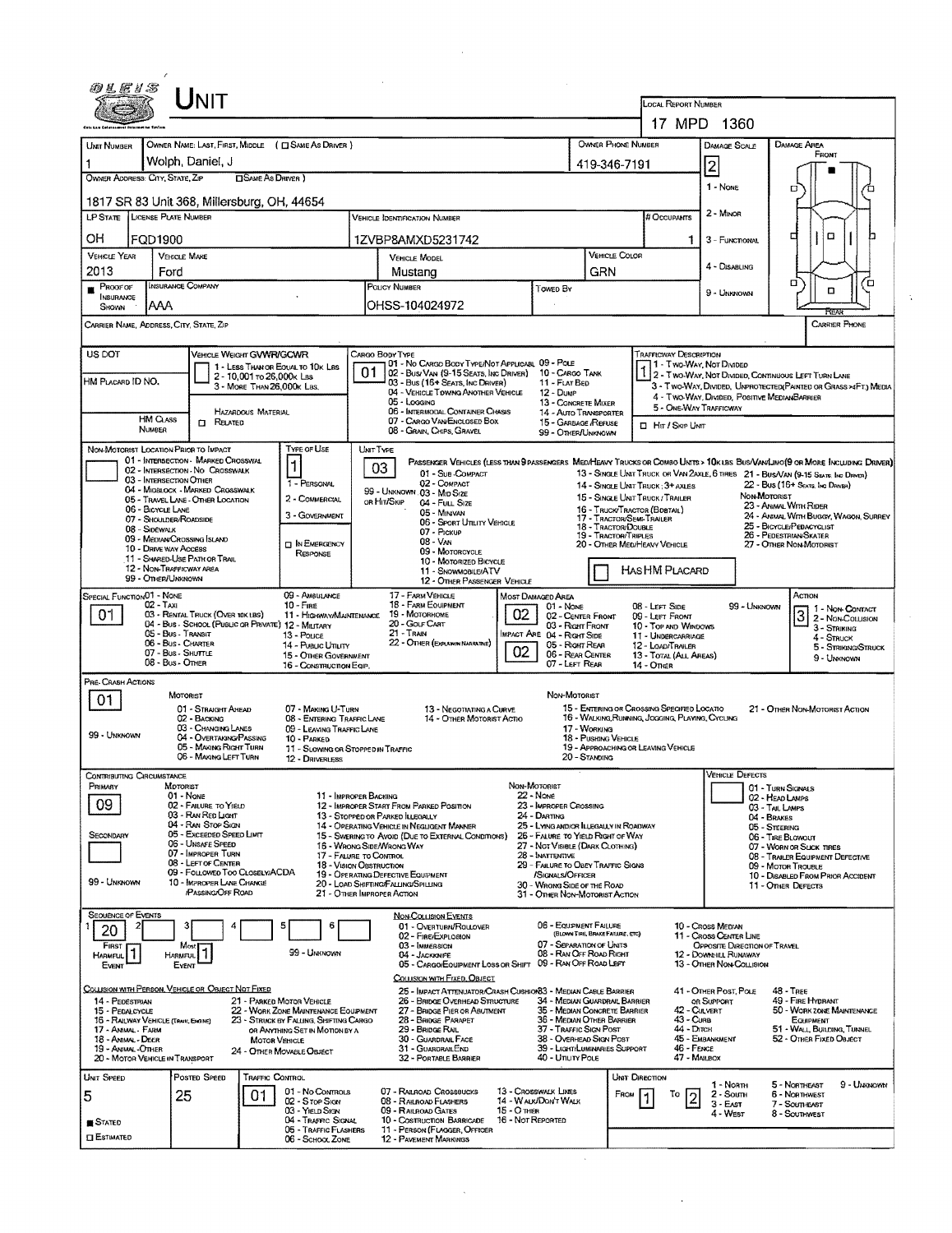| @LE1S                                                                      |                                                | <b>NIT</b>                                                            |                            |                                                                                 |           |                                                                                                        |                                                            |                                              |                                                                            |                                                                                  |                                             |                                                   |                                                                                                                               |  |
|----------------------------------------------------------------------------|------------------------------------------------|-----------------------------------------------------------------------|----------------------------|---------------------------------------------------------------------------------|-----------|--------------------------------------------------------------------------------------------------------|------------------------------------------------------------|----------------------------------------------|----------------------------------------------------------------------------|----------------------------------------------------------------------------------|---------------------------------------------|---------------------------------------------------|-------------------------------------------------------------------------------------------------------------------------------|--|
|                                                                            |                                                |                                                                       |                            |                                                                                 |           |                                                                                                        |                                                            |                                              |                                                                            | <b>LOCAL REPORT NUMBER</b>                                                       | 17 MPD 1360                                 |                                                   |                                                                                                                               |  |
| UNIT NUMBER                                                                |                                                |                                                                       |                            | OWNER NAME: LAST, FIRST, MIDDLE ( C SAME AS DRIVER )                            |           |                                                                                                        |                                                            |                                              | OWNER PHONE NUMBER                                                         |                                                                                  |                                             | DAMAGE SCALE                                      | DAMAGE AREA                                                                                                                   |  |
| 2                                                                          |                                                | Dillon, Michele, Ann                                                  |                            |                                                                                 |           | 234-635-9002                                                                                           |                                                            | FRONT                                        |                                                                            |                                                                                  |                                             |                                                   |                                                                                                                               |  |
| OWNER ADDRESS: CITY, STATE, ZIP                                            |                                                |                                                                       | <b>CISAME AS DRIVER</b> )  |                                                                                 |           |                                                                                                        | $\overline{2}$<br>1 - NONE                                 |                                              | п                                                                          |                                                                                  |                                             |                                                   |                                                                                                                               |  |
| 302 S Main St, Killbuck, OH, 44637                                         |                                                |                                                                       |                            |                                                                                 |           |                                                                                                        |                                                            |                                              |                                                                            |                                                                                  |                                             |                                                   | □                                                                                                                             |  |
| LP STATE LICENSE PLATE NUMBER                                              |                                                |                                                                       | # Occupants                | 2 - MINOR                                                                       |           |                                                                                                        |                                                            |                                              |                                                                            |                                                                                  |                                             |                                                   |                                                                                                                               |  |
| OН                                                                         | FNP1033                                        |                                                                       |                            |                                                                                 |           | 2T1BURHE4EC152619                                                                                      |                                                            |                                              |                                                                            |                                                                                  |                                             | 3 - FUNCTIONAL                                    | а<br>п                                                                                                                        |  |
| VEHICLE YEAR                                                               | <b>VEHICLE MAKE</b>                            |                                                                       |                            |                                                                                 |           | <b>VEHICLE MODEL</b>                                                                                   |                                                            |                                              | VEHICLE COLOR                                                              |                                                                                  | 4 - DISABLING                               |                                                   |                                                                                                                               |  |
| 2014<br>PROOF OF                                                           | Tovota<br>INSURANCE COMPANY                    |                                                                       |                            |                                                                                 |           | Corolla (Canada) - 2BC<br>POUCY NUMBER                                                                 |                                                            | TOWED BY                                     | BLU                                                                        |                                                                                  |                                             |                                                   | σ<br>Έ                                                                                                                        |  |
| INSURANCE<br>SHOWN                                                         | ALLsTATE                                       |                                                                       |                            |                                                                                 |           | 992 189 299                                                                                            |                                                            |                                              |                                                                            |                                                                                  | 9 - Unknown                                 |                                                   | REAP                                                                                                                          |  |
| CARRIER NAME, ADDRESS, CITY, STATE, ZIP                                    |                                                |                                                                       |                            |                                                                                 |           |                                                                                                        |                                                            |                                              |                                                                            |                                                                                  |                                             |                                                   | <b>CARRIER PHONE</b>                                                                                                          |  |
| US DOT                                                                     |                                                | VEHICLE WEIGHT GVWR/GCWR                                              |                            |                                                                                 |           | CARGO BODY TYPE                                                                                        |                                                            |                                              |                                                                            | <b>TRAFFICWAY DESCRIPTION</b>                                                    |                                             |                                                   |                                                                                                                               |  |
|                                                                            |                                                |                                                                       | 2 - 10,001 To 26,000k Las  | 1 - LESS THAN OR EQUAL TO 10K LBS                                               | 01        | 01 - No CARGO BODY TYPE/NOT APPLICABL 09 - POLE<br>02 - Bus/ Van (9-15 Seats, Inc Driver)              |                                                            | 10 - Cargo Tank                              |                                                                            |                                                                                  | 1 - Two Way, Not Divideo                    |                                                   | 2 - TWO-WAY, NOT DIVIDED, CONTINUOUS LEFT TURN LANE                                                                           |  |
| HM PLACARD ID NO.                                                          |                                                |                                                                       | 3 - MORE THAN 26,000K LBS. |                                                                                 |           | 03 - Bus (16+ Seats, Inc Driver)<br>04 - VEHICLE TOWING ANOTHER VEHICLE<br>05 - Logging                |                                                            | 11 - FLAT BED<br>12 - Dump                   |                                                                            |                                                                                  |                                             |                                                   | 3 - Two-Way, Divided, Unprotected (Painted or Grass >4FT.) Media<br>4 - TWO-WAY, DIVIDED, POSITIVE MEDIAN BARRIER             |  |
|                                                                            | HM CLASS                                       |                                                                       | HAZARDOUS MATERIAL         |                                                                                 |           | 06 - INTERMODAL CONTAINER CHASIS<br>07 - CARGO VAN ENGLOSED BOX                                        |                                                            | 13 - CONCRETE MIXER                          | 14 - AUTO TRANSPORTER                                                      |                                                                                  | 5 - ONE-WAY TRAFFICWAY                      |                                                   |                                                                                                                               |  |
|                                                                            | NUMBER                                         | $\Box$ Related                                                        |                            |                                                                                 |           | 08 - GRAIN, CHIPS, GRAVEL                                                                              |                                                            | 15 - GARBAGE /REFUSE<br>99 - OTHER/UNKNOWN   |                                                                            | <b>D</b> Hit / Skip Unit                                                         |                                             |                                                   |                                                                                                                               |  |
| NON-MOTORIST LOCATION PRIOR TO IMPACT                                      |                                                | 01 - INTERSECTION - MARKED CROSSWAL                                   |                            | TYPE OF USE<br>$\mathbf{1}$                                                     | UNIT TYPE |                                                                                                        |                                                            |                                              |                                                                            |                                                                                  |                                             |                                                   | PASSENGER VEHICLES (LESS THAN 9 PASSENGERS MEDIMEANY TRUCKS OR COMBO UNITS > 10K LBS BUS/VAN/LIMO(9 OR MORE INCLUDING DRIVER) |  |
|                                                                            | 03 - INTERSECTION OTHER                        | 02 - INTERSECTION - NO CROSSWALK                                      |                            | 1 - PERSONAL                                                                    |           | 01<br>01 - Sub COMPACT<br>02 - COMPACT                                                                 |                                                            |                                              |                                                                            |                                                                                  |                                             |                                                   | 13 - SINGLE UNIT TRUCK OR VAN 2AXLE, 6 TIRES 21 - BUS/VAN (9-15 SEATS, INC DRIVER)<br>22 - BUS (16+ Seats, Inc Drawer)        |  |
|                                                                            |                                                | 04 - MIDBLOCK - MARKED CROSSWALK<br>05 - TRAVEL LANE - OTHER LOCATION |                            | 2 - COMMERCIAL                                                                  |           | 99 - UNKNOWN 03 - MID SIZE<br>or Hit/Skip<br>04 - Full, Size                                           |                                                            |                                              |                                                                            | 14 - SINGLE UNIT TRUCK: 3+ AXLES<br>15 - SINGLE UNIT TRUCK/ TRAILER              |                                             | NON-MOTORIST                                      |                                                                                                                               |  |
|                                                                            | 06 - BICYCLE LANE<br>07 - Shoulder/ROADSIDE    |                                                                       |                            | 3 - GOVERNMENT                                                                  |           | 05 - Minivan<br>06 - Sport Unuty Vehicle                                                               |                                                            |                                              |                                                                            | 16 - TRUCK/TRACTOR (BOBTAIL)<br>17 - TRACTOR/SEMI-TRAILER<br>18 - TRACTOR/DOUBLE |                                             |                                                   | 23 - ANMAL WITH RIDER<br>24 - AVIMAL WITH BUGGY, WAGON, SURREY                                                                |  |
|                                                                            | 08 - Sidewalk<br>09 - MEDIAN/CROSSING SLAND    |                                                                       |                            | <b>EI IN EMERGENCY</b>                                                          |           | 07 - PICKUP<br>$08 - V_{AN}$                                                                           |                                                            |                                              | 19 - TRACTOR/TRIPLES                                                       | 20 - OTHER MEDIHEAVY VEHICLE                                                     |                                             |                                                   | 25 - BICYCLE/PEDACYCLIST<br>26 - PEDESTRIAN SKATER<br>27 - OTHER NON-MOTORIST                                                 |  |
|                                                                            | 10 - DRIVE WAY ACCESS                          | 11 - SHARED-USE PATH OR TRAIL                                         |                            | RESPONSE                                                                        |           | 09 - MOTORCYCLE<br>10 - MOTORIZEO BICYCLE                                                              |                                                            |                                              |                                                                            |                                                                                  |                                             |                                                   |                                                                                                                               |  |
|                                                                            | 12 - NON-TRAFFICWAY AREA<br>99 - OTHER/UNKNOWN |                                                                       |                            |                                                                                 |           | 11 - SNOVMOBILE/ATV<br>12 - OTHER PASSENGER VEHICLE                                                    | HAS HM PLACARD                                             |                                              |                                                                            |                                                                                  |                                             |                                                   |                                                                                                                               |  |
| SPECIAL FUNCTION 01 - NONE                                                 | $02 - T_Ax$                                    |                                                                       |                            | 09 - AMBULANCE<br>$10 -$ Fine                                                   |           | 17 - FARM VEHICLE<br>18 - FARM EQUIPMENT                                                               |                                                            | MOST DAMAGED AREA<br>$01 - N_{DNE}$          |                                                                            | 08 - LEFT SIDE                                                                   |                                             | 99 - UNKNOWN                                      | ACTION                                                                                                                        |  |
| 01                                                                         |                                                | 03 - RENTAL TRUCK (OVER 10K LBS)                                      |                            | 11 - HIGHWAY/MAINTENANCE<br>04 - Bus - SCHOOL (PUBLIC OR PRIVATE) 12 - MILITARY |           | 19 - Мотовноме<br>20 - GOLF CART                                                                       | 06                                                         | 02 - CENTER FRONT<br>03 - Right Front        |                                                                            | 09 - LEFT FRONT<br>10 - TOP AND WINDOWS                                          |                                             |                                                   | 1 - Non-Contact<br>$ 4 $ 2 - Non-Collision<br>$3 -$ Striking                                                                  |  |
| 05 - Bus - Transit<br>13 - Pouce<br>06 - Bus - CHARTER<br>14 - Pusuc Ununy |                                                |                                                                       |                            |                                                                                 |           | 21 - TRAN<br><b>IMPACT ARE 04 - RIGHT SIDE</b><br>22 - OTHER (EXPLAIN IN NARRATIVE)<br>05 - Right Rear |                                                            |                                              |                                                                            |                                                                                  | 11 - UNDERCARRIAGE<br>12 - LOAD/TRAILER     |                                                   | 4 - STRUCK<br>5 - Streking/Struck                                                                                             |  |
|                                                                            | 07 - Bus - Shuttle<br>08 - Bus - Other         |                                                                       |                            | 15 - OTHER GOVERNMENT<br>16 - CONSTRUCTION EQIP.                                |           |                                                                                                        | 06                                                         | 06 - REAR CENTER<br>07 - LEFT REAR           |                                                                            | 13 - TOTAL (ALL AREAS)<br>14 - Отнев                                             |                                             |                                                   | 9 - Unknown                                                                                                                   |  |
| PRE- CRASH ACTIONS                                                         |                                                |                                                                       |                            |                                                                                 |           |                                                                                                        |                                                            |                                              |                                                                            |                                                                                  |                                             |                                                   |                                                                                                                               |  |
| 01                                                                         | MOTORIST                                       | 01 - STRAIGHT AHEAD                                                   |                            | 07 - MAKING U-TURN                                                              |           | 13 - NEGOTIATING A CURVE                                                                               |                                                            | NON-MOTORIST                                 |                                                                            | 15 - ENTERING OR CROSSING SPECIFIED LOCATIO                                      |                                             |                                                   | 21 - OTHER NON-MOTORIST ACTION                                                                                                |  |
|                                                                            |                                                | 02 - BACKING<br>03 - Changing Lanes                                   |                            | 08 - ENTERING TRAFFIC LANE<br>09 - LEAVING TRAFFIC LANE                         |           | 14 - OTHER MOTORIST ACTIO                                                                              |                                                            |                                              | 17 - WORKING                                                               | 16 - WALKING, RUNNING, JOGGING, PLAYING, CYCLING                                 |                                             |                                                   |                                                                                                                               |  |
| 99 - UNKNOWN                                                               |                                                | 04 - OVERTAKING/PASSING<br>05 - MAKING RIGHT TURN                     |                            | 10 - PARKED<br>11 - SLOWING OR STOPPED IN TRAFFIC                               |           |                                                                                                        |                                                            |                                              | 18 - Pushing VEHICLE                                                       | 19 - APPROACHING OR LEAVING VEHICLE                                              |                                             |                                                   |                                                                                                                               |  |
| CONTRIBUTING CIRCUMSTANCE                                                  |                                                | 06 - MAKING LEFT TURN                                                 |                            | <b>12 - DRIVERLESS</b>                                                          |           |                                                                                                        |                                                            |                                              | 20 - STANDING                                                              |                                                                                  |                                             | <b>VEHICLE DEFECTS</b>                            |                                                                                                                               |  |
| Primary                                                                    | MOTORIST<br>01 - None                          |                                                                       |                            | 11 - IMPROPER BACKING                                                           |           |                                                                                                        | Non-Motorist                                               |                                              |                                                                            |                                                                                  |                                             |                                                   | 01 - TURN SIGNALS                                                                                                             |  |
| 01                                                                         |                                                | 02 - FAILURE TO YIELD<br>03 - RAN RED LIGHT                           |                            |                                                                                 |           | 12 - IMPROPER START FROM PARKED POSITION<br>13 - Stopped or Parked LLEGALLY                            | <b>22 - NONE</b><br>23 - IMPROPER CROSSING<br>24 - DARTING |                                              |                                                                            |                                                                                  |                                             |                                                   | 02 - HEAD LAMPS<br>03 - TAIL LAMPS                                                                                            |  |
| Secondary                                                                  |                                                | 04 - RAN STOP SIGN<br>05 - Exceeded Speed Limit                       |                            |                                                                                 |           | 14 - OPERATING VEHICLE IN NEGLIGENT MANNER<br>15 - Swering to Avoid (Due to External Conditions)       |                                                            |                                              | 25 - LYING AND/OR LLEGALLY IN ROADWAY<br>26 - FALURE TO YIELD RIGHT OF WAY |                                                                                  |                                             | 04 - BRAKES<br>05 - STEERING<br>06 - TIRE BLOWOUT |                                                                                                                               |  |
|                                                                            |                                                | 06 - UNSAFE SPEED<br>07 - IMPROPER TURN                               |                            | 17 - FALURE TO CONTROL                                                          |           | 16 - WRONG SIDE/WRONG WAY                                                                              |                                                            | 28 - INATTENTIVE                             | 27 - Not Visible (DARK Clothing)                                           |                                                                                  |                                             |                                                   | 07 - WORN OR SLICK TIRES<br>08 - TRAILER EQUIPMENT DEFECTIVE                                                                  |  |
|                                                                            |                                                | 08 - LEFT OF CENTER<br>09 - Followed Too Closelv/ACDA                 |                            | 18 - Vision OBSTRUCTION                                                         |           | 19 - OPERATING DEFECTIVE EQUIPMENT                                                                     |                                                            | /SIGNALS/OFFICER                             | 29 - FALURE TO OBEY TRAFFIC SIGNS                                          |                                                                                  |                                             |                                                   | 09 - MOTOR TROUBLE<br>10 - DISABLED FROM PRIOR ACCIDENT                                                                       |  |
| 99 - Unknown                                                               |                                                | 10 - IMPROPER LANE CHANGE<br>PASSING/OFF ROAD                         |                            |                                                                                 |           | 20 - LOAD SHIFTING/FALLING/SPILLING<br>21 - OTHER IMPROPER ACTION                                      |                                                            | 30 - WRONG SIDE OF THE ROAD                  | 31 - OTHER NON-MOTORIST ACTION                                             |                                                                                  |                                             |                                                   | 11 - OTHER DEFECTS                                                                                                            |  |
| <b>SEQUENCE OF EVENTS</b>                                                  |                                                |                                                                       |                            |                                                                                 |           | <b>NON-COLLISION EVENTS</b>                                                                            |                                                            |                                              |                                                                            |                                                                                  |                                             |                                                   |                                                                                                                               |  |
| 2<br>20                                                                    | з                                              |                                                                       |                            | 5<br>6                                                                          |           | 01 - Overturn/Rollover<br>02 - FIRE/EXPLOSION                                                          |                                                            | 06 - EQUIPMENT FAILURE                       | (BLOWN TURE, BRAKE FAILURE, ETC)                                           |                                                                                  | 10 - Cross Median<br>11 - Cross Center Line |                                                   |                                                                                                                               |  |
| FIRST  <br><b>HARMFUL</b>                                                  | HARMFUL                                        | Most                                                                  |                            | 99 - Unknown                                                                    |           | 03 - IMMERSION<br>04 - Jackknife                                                                       |                                                            |                                              | 07 - SEPARATION OF UNITS<br>08 - RAN OFF ROAD RIGHT                        |                                                                                  | 12 - DOWNHILL RUNAWAY                       | OPPOSITE DIRECTION OF TRAVEL                      |                                                                                                                               |  |
| EVENT                                                                      | EVENT                                          |                                                                       |                            |                                                                                 |           | 05 - CARGO/EQUIPMENT LOSS OR SHIFT<br>COLLISION WITH FIXED, OBJECT                                     |                                                            |                                              | 09 - RAN OFF ROAD LEFT                                                     |                                                                                  | 13 - OTHER NON-COLLISION                    |                                                   |                                                                                                                               |  |
| COLLISION WITH PERSON, VEHICLE OR OSJECT NOT FIXED<br>14 - PEDESTRIAN      |                                                |                                                                       |                            | 21 - PARKED MOTOR VEHICLE                                                       |           | 25 - Impact Attenuator/Crash Cushion 33 - Median Cable Barrier<br>26 - BRIDGE OVERHEAD STRUCTURE       |                                                            |                                              | 34 - MEDIAN GUARDRAIL BARRIER                                              |                                                                                  | 41 - OTHER POST, POLE<br>OR SUPPORT         |                                                   | 48 - TREE<br>49 - FIRE HYDRANT                                                                                                |  |
| 15 - PEDALCYCLE<br>16 - RAILWAY VEHICLE (TIANA, ENGINE)                    |                                                |                                                                       |                            | 22 - WORK ZONE MAINTENANCE EQUIPMENT<br>23 - STRUCK BY FALLING, SHIFTING CARGO  |           | 27 - BRIDGE PIER OR ABUTMENT<br>28 - Bridge Parapet                                                    |                                                            |                                              | 35 - MEDIAN CONCRETE BARRIER<br>36 - MEDIAN OTHER BARRIER                  |                                                                                  | 42 - Culvert<br>43 - Curs                   |                                                   | 50 - WORK ZONE MAINTENANCE<br>EQUIPMENT                                                                                       |  |
| 17 - Animal - Farm<br>18 - Animal - Deer                                   |                                                |                                                                       | <b>MOTOR VEHICLE</b>       | OR ANYTHING SET IN MOTION BY A                                                  |           | 29 - Bridge Rail<br>30 - GUARDRAIL FACE                                                                | 37 - Traffic Sign Post<br>38 - Overhead Sign Post          |                                              | 44 - Олтон<br>45 - Embankment                                              | 51 - WALL BUILDING, TUNNEL<br>52 - OTHER FIXED OBJECT                            |                                             |                                                   |                                                                                                                               |  |
| 19 - ANIMAL - OTHER<br>20 - MOTOR VEHICLE IN TRANSPORT                     |                                                |                                                                       |                            | 24 - OTHER MOVABLE OBJECT                                                       |           | 31 - GUARORALEND<br>32 - PORTABLE BARRIER                                                              |                                                            | 40 - Unury Pous                              | 39 - Light/Luminaries Support                                              |                                                                                  | 46 - FENCE<br>47 - MALBOX                   |                                                   |                                                                                                                               |  |
| UNIT SPEED                                                                 |                                                | Posted Speed                                                          | <b>TRAFFIC CONTROL</b>     |                                                                                 |           |                                                                                                        |                                                            |                                              |                                                                            | UNIT DIRECTION                                                                   | 1 - North                                   |                                                   | 5 - Northeast<br>9 - Unknown                                                                                                  |  |
| 0                                                                          | 25                                             |                                                                       | 01                         | 01 - No Controls<br>02 - Stop Stev                                              |           | 07 - RAILROAD CROSSBUCKS<br>08 - RAILROAD FLASHERS                                                     |                                                            | 13 - Crosswalk Lines<br>14 - WALK/DON'T WALK |                                                                            | FROM<br>To                                                                       | 2 - South<br>3 - East                       |                                                   | 6 - Northwest<br>7 - Southeast                                                                                                |  |
| <b>STATED</b>                                                              |                                                |                                                                       |                            | 03 - YIELD SIGN<br>04 - TRAFFIC SIGNAL                                          |           | 09 - RALROAD GATES<br>10 - Costruction Barricade                                                       | 15 - O THER<br>16 - Not Reported                           |                                              |                                                                            |                                                                                  | 4 - West                                    |                                                   | 8 - Southwest                                                                                                                 |  |
| <b>CI ESTIMATEO</b>                                                        |                                                |                                                                       |                            | 05 - TRAPPIC FLASHERS<br>06 - SCHOOL ZONE                                       |           | 11 - PERSON (FLAGGER, OFFICER<br>12 - PAVEMENT MARKINGS                                                |                                                            |                                              |                                                                            |                                                                                  |                                             |                                                   |                                                                                                                               |  |
|                                                                            |                                                |                                                                       |                            |                                                                                 |           |                                                                                                        |                                                            |                                              |                                                                            |                                                                                  |                                             |                                                   |                                                                                                                               |  |
|                                                                            |                                                |                                                                       |                            |                                                                                 |           |                                                                                                        |                                                            |                                              |                                                                            |                                                                                  |                                             |                                                   |                                                                                                                               |  |

 $\sim 10^{-10}$ 

 $\mathcal{L}^{\pm}$